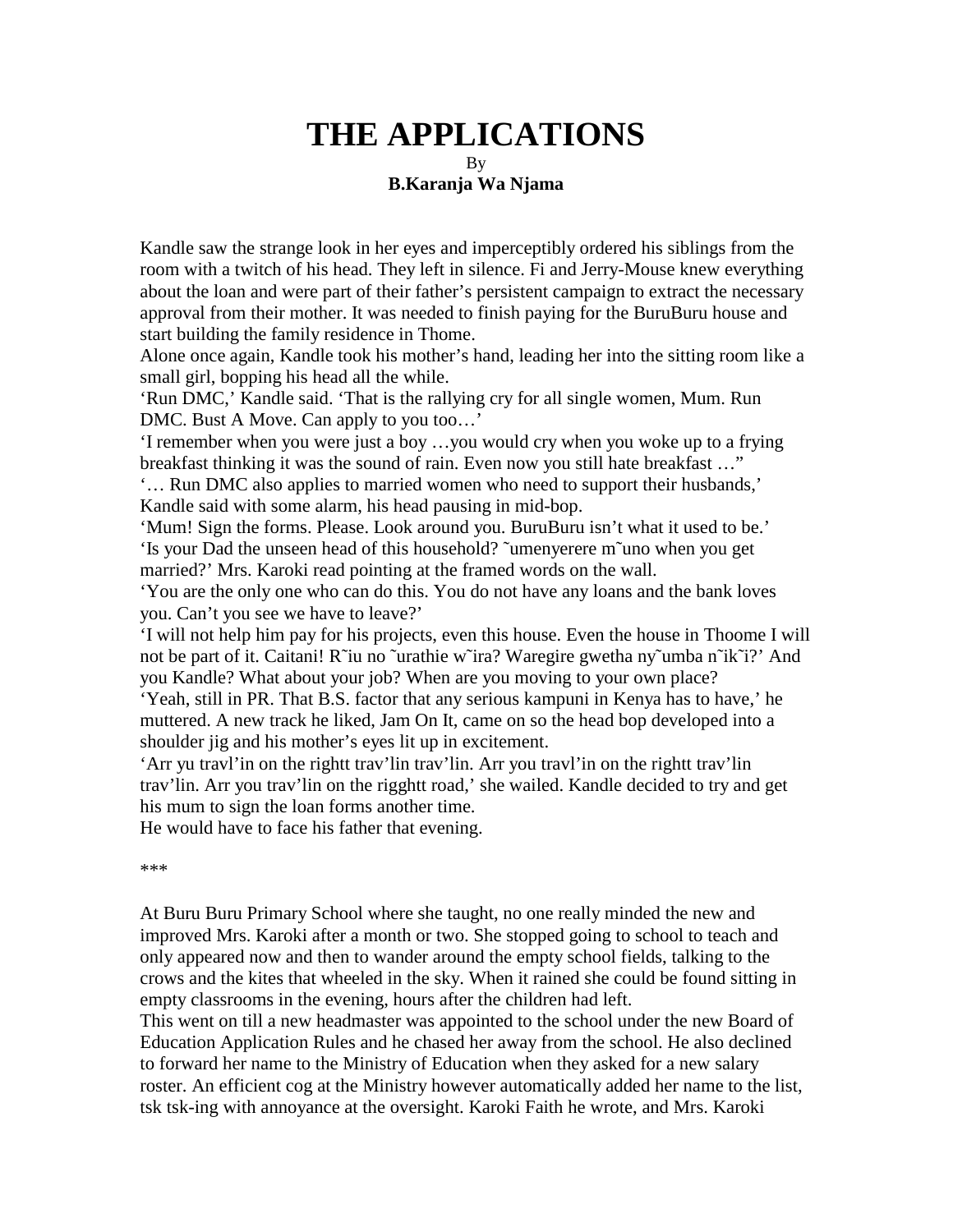continued to draw a salary for exactly five years, when she achieved the optional retirement age of 50 and got her pension. Mr Karoki bribed several individuals for the pension to be paid out. Mrs Karoki did not bother with the money for the next two years. Money was one of the foreign and hostile smells around her.

\*\*\*

Mrs. Karoki's sisters had been receiving reports about her state of mind for months before they decided to take action. Those were desperate days in Kenya, and, like many middle-class Kenyans, they opted not to 'see' certain insanities. It was hoped that insanity unvarnished by attention would allow an easy return to normalcy. When it became clear that Mrs. Karoki was not going through a momentary lapse, they decided to call a family council. Of the sisters, only the second born, Grace, was still living with a man. First born, Mrs. Hannah Macharia and last-born, Beth were in various degrees of separation from their men and could understand the snarl in their sister's mind. They had succumbed themselves to a state of waking up and not enjoying the sun on your face in the morning. Mrs. Macharia and Beth were not unfamiliar to the fact that a woman could lose hope. But it offended them to the marrow that a woman could give up. They believed a woman could walk through a brick wall. Resignation was a feature of men.

Mrs. Karoki's three sisters summoned her to their childhood home in Matuko village in Maragua. Their step-sister, Tabiza (pronounced Tabeetha), once their father's favorite, was not invited. They arrived in two cars: Mrs. Karoki and Beth in a wine red 190 Mercedes and Mrs. Hannah Macharia and Grace in a twin cab Hilux. The black wiremeshed metal gate, the first of its kind in the village, had faded to a dull brown. It still looked as strong as ever, as resolute as their father, even in his rusty years. Mrs. Macharia made sure she drove in first; after all she was the first born. She made a spectacle by revving the 4 by 4 vehicle again and again, as if to awaken the still countryside. The house was one of the first stone homes in Muranga district and had aged well. On the left was a small orchard which produced hard little green mangos and small sour green lemons. Their father was buried in the small orchard, under graying fruit trees, some of them more than fifty years old. All the privileged isolation of the homestead, where their father had once entertained Scottish missionaries, had changed. Hutted homesteads had cropped up everywhere.

 'Muranga is starting to look like Kafete. People everywhere,' Mrs. Macharia observed once they got out of the cars. The long rains had just ended and the green of the countryside was fierce. The only thing that had not changed was the small nearby forest on the other side of the homestead.

Once they were received by Wanjiku, the old limping woman who now took care of the homestead, the sisters cooked like they always had. Mrs. Hannah Macharia was all instruction, Grace lit the fire blowing through an old brass pipe and Beth peeled potatoes and carrots and shelled the peas. Mrs. Karoki ignored these rites. As everyone went about their business she studied the rafters in the small hut that they were all in. No one told her they were waiting for her to get one of the chickens that were fluffing and rooting around in the red dust outside. If Tabiza had been invited she would have been a second pair of